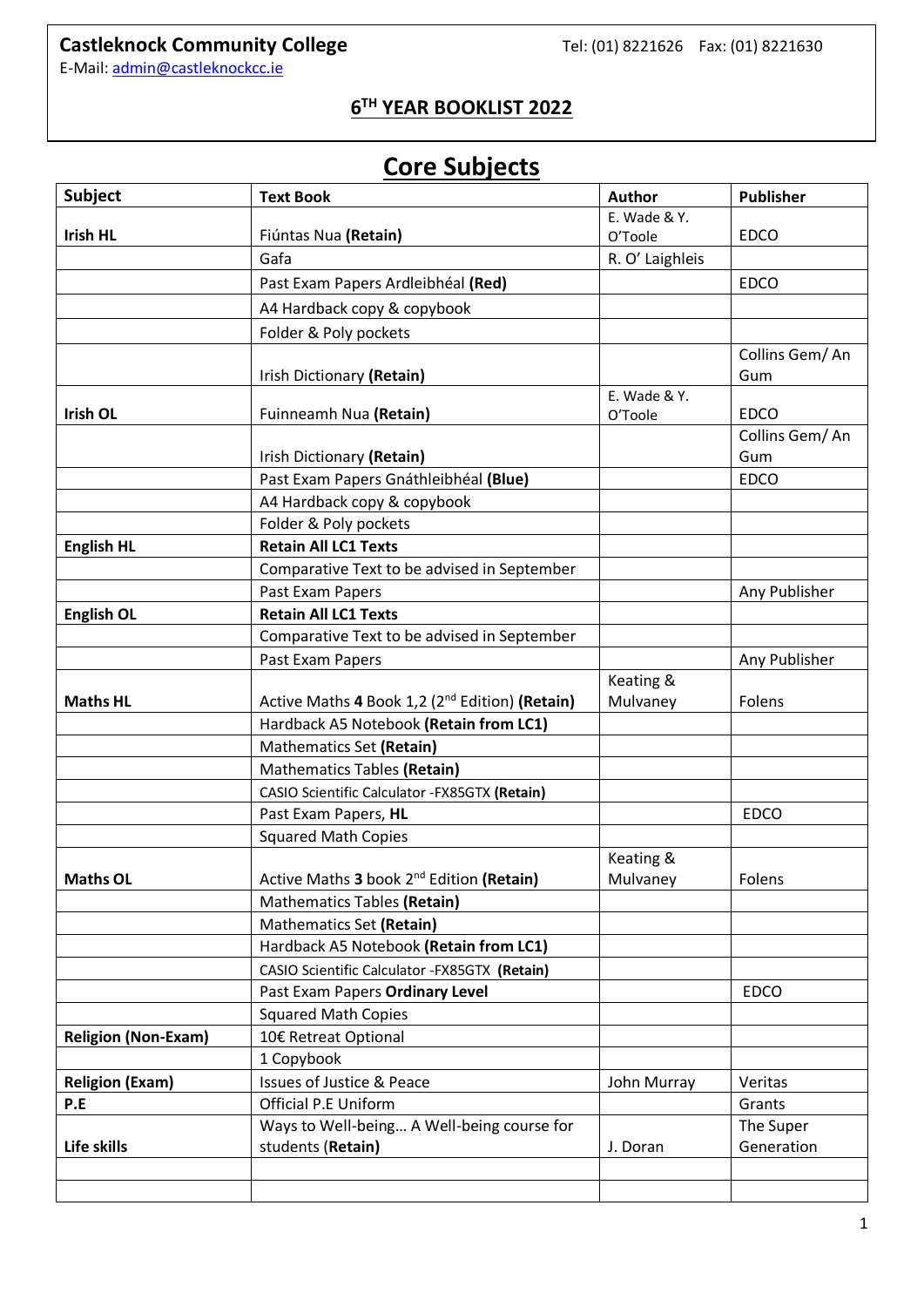|                          |                                                           | Payable by<br>student. Link for    |                          |
|--------------------------|-----------------------------------------------------------|------------------------------------|--------------------------|
|                          |                                                           | tickets available                  |                          |
|                          | Higher Options Seminar takes place on 21st                | online from 15 <sup>th</sup>       |                          |
| <b>Careers</b>           | September 2022                                            | August 2022.                       |                          |
|                          | <b>Options</b>                                            |                                    |                          |
| <b>History</b>           | <b>Retain books from LC 1</b>                             |                                    |                          |
|                          | Dictatorship & Democracy (2 <sup>nd</sup> Edition)        | S. Tonge                           | <b>EDCO</b>              |
|                          | Sovereignty & Partition 1912-49                           | M. E. Collins                      | <b>EDCO</b>              |
|                          | A4 Ringbinder with dividers & A4 writing Pad              |                                    |                          |
|                          | Past Exam Papers                                          |                                    | <b>EDCO</b>              |
| <b>Classical Studies</b> | <b>Retain books from LC1</b>                              |                                    |                          |
|                          | The Last Days of Socrates                                 | Plato                              | Penguin Classics         |
|                          | The Complete Odes & Epodes                                | Horace                             | Oxford World<br>Classics |
|                          | Philoctetes                                               | Sophocles                          | Penguin Classics         |
|                          | Medea                                                     | Euripides                          | Penguin Classics         |
| Geography                | <b>Retain LC1 Books</b>                                   |                                    |                          |
|                          | Exam Skills: Geography                                    | S. Honan                           | Mentor                   |
|                          | Past Exam Papers                                          |                                    | <b>EDCO</b>              |
|                          | 1 Copybook & 1 Hardback Copy                              |                                    |                          |
| Ag. Science              | Breaking Ground & Agricultural Science Today<br>(Retain)  | C. Cronin & S.<br>Tiernan          | <b>EDCO</b>              |
|                          | A4 Folder, Poly Pockets & Hard Back Copy                  |                                    |                          |
|                          | Past Exam Papers                                          |                                    | <b>EDCO</b>              |
|                          | A4 Hardback Science Copy                                  |                                    |                          |
| <b>Biology</b>           | Life (Retain)                                             | S. Scott-<br>Sweeney & K.<br>Maume | Folens                   |
|                          | Leaving Certificate Biology Experimental Book<br>(Retain) | Rice & Conroy                      | <b>EDCO</b>              |
|                          | Past Exam Papers                                          |                                    | <b>EDCO</b>              |
|                          | A4 Folder, Poly Pockets & Hardback Copy                   |                                    |                          |
| <b>Physics</b>           | Real World Physics (Retain)                               | D. O' Regan                        | Folens                   |
|                          | Past Exam Papers                                          |                                    | <b>EDCO</b>              |
|                          | A4 Hardback Science Copy                                  |                                    |                          |
|                          | A4 Folder, Poly Pockets & Hardback copy                   |                                    |                          |
| Chemistry                | Chemistry Live! (Retain)                                  | D. Kennedy                         | Folens                   |
|                          | Chemistry Live Workbook (Retain)                          | D. Kennedy                         | Folens                   |
|                          | A4 Folder, Poly Pockets & Hardback copy                   |                                    |                          |
|                          | Past Exam Papers                                          |                                    | <b>EDCO</b>              |
|                          | A4 Hardback Science Copy                                  |                                    |                          |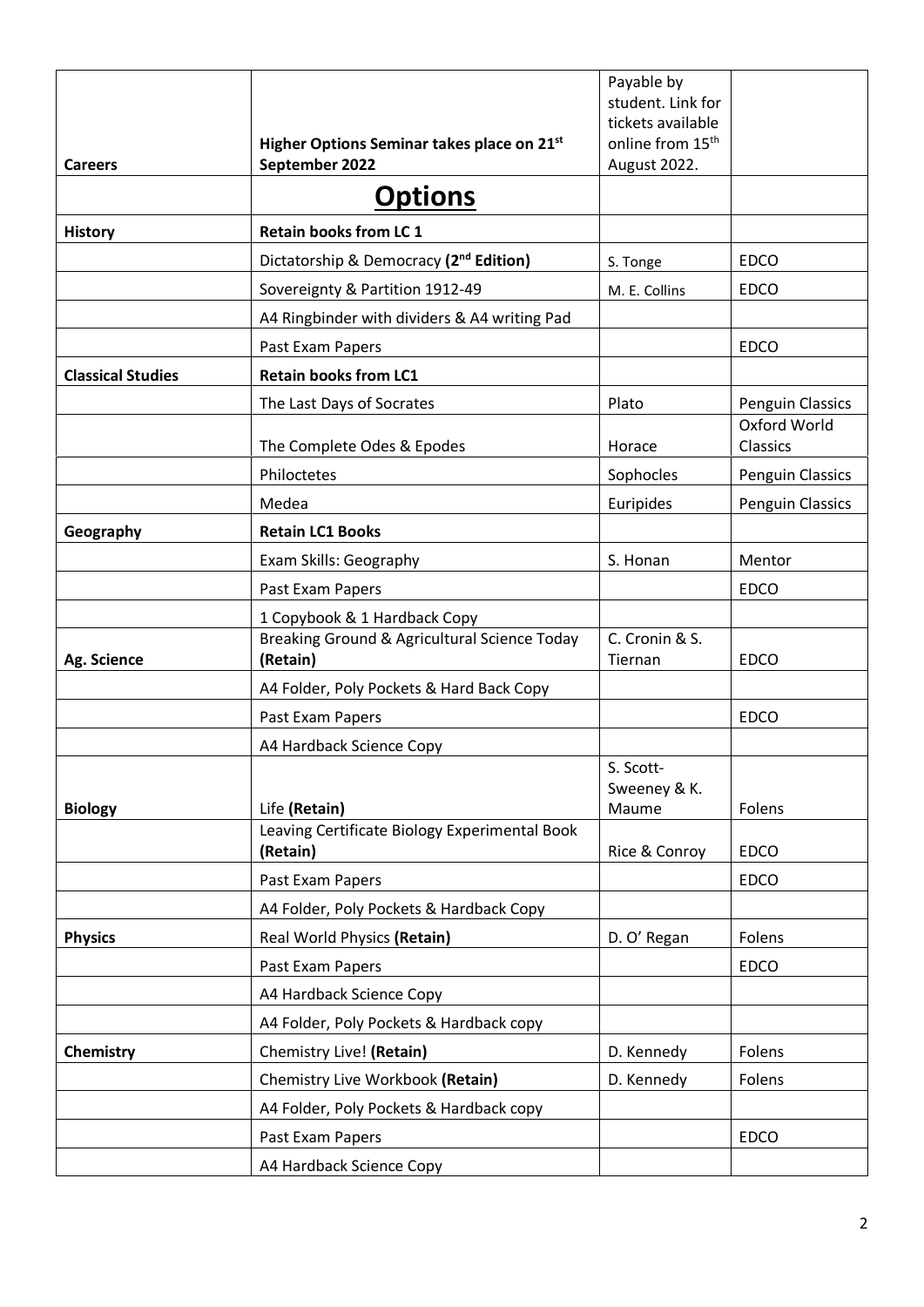|                               |                                                                                         | C. Tyrell & D                           |                       |
|-------------------------------|-----------------------------------------------------------------------------------------|-----------------------------------------|-----------------------|
| <b>Accounting</b>             | Accounting for Senior Cycle (Retain)                                                    | Kielthy                                 | <b>EDCO</b>           |
|                               |                                                                                         | D. Kielthy &                            |                       |
| <b>Business</b>               | Inside Business (Retain)                                                                | L. O'Byrne                              | <b>EDCO</b>           |
|                               | Past Exam Papers                                                                        |                                         | <b>EDCO</b>           |
|                               | Economics Now Leaving Certificate Textbook &                                            |                                         |                       |
| <b>Economics</b>              | Exam Handbook (Retain)                                                                  | <b>Michael Ruane</b>                    | <b>Gill Education</b> |
|                               | Past Exam Papers                                                                        |                                         | <b>EDCO</b>           |
| <b>Music</b>                  | <b>Retain Scores &amp; Workbook from LC1</b><br>Copybook and A4 Folder with Polypockets |                                         |                       |
|                               | (Retain)                                                                                |                                         |                       |
|                               | Past Exam Papers                                                                        |                                         | <b>EDCO</b>           |
|                               | Barry: Quartet No. 1                                                                    |                                         | OPUSII                |
|                               | A4 Music Manuscript (Retain)                                                            |                                         |                       |
| <b>Politics &amp; Society</b> | Theories in Action                                                                      | G. Elwood                               | Folens                |
|                               | A4 Ring binder, Poly Pockets & A4 Refill pad (Retain)                                   |                                         |                       |
|                               | Dry Wipe Markers (Assorted Colours) (Retain)                                            |                                         |                       |
|                               | On Your Marks LC PE Higher & Ordinary Level                                             | J. Carey &                              |                       |
| <b>PE Exam Subject</b>        | (Retain)                                                                                | J. Kiernan                              | Mentor                |
|                               | A4 lined hardback                                                                       |                                         |                       |
|                               | <b>Official P.E Uniform</b>                                                             |                                         | Grants                |
| Art                           | New Appreciative Art Visual Studies for Leaving<br>Certificate                          | Áine Ni Chárthaigh                      | <b>Gill Education</b> |
|                               | Less Stress More Success Art History (Optional)                                         |                                         | Folens                |
|                               | A4 Ring binder, Poly pockets (Retain)                                                   |                                         |                       |
|                               | A4 Hardback                                                                             |                                         |                       |
|                               | Must replace Worn Items in Art Pack                                                     |                                         |                       |
| <b>Engineering</b>            | Leaving Cert Engineering (Retain)                                                       | P. Enright, G.<br>Enright,<br>P.Campion | <b>Bright Minds</b>   |
|                               | A4 Manuscript Book Hardback (Code ASE4)                                                 |                                         |                       |
|                               | (Retain)                                                                                |                                         | Eason                 |
|                               | Past Exam Papers                                                                        |                                         | Any Publisher         |
|                               | A3 Polypocket Folder (Retain)                                                           |                                         |                       |
| <b>Technology</b>             | Technology for Leaving Certificate (Retain)                                             | G. Enright                              | Golden key            |
|                               | A4 Ring binder, Dividers & Polypockets (Retain)                                         |                                         |                       |
|                               | Fine Line Pens (Retain)                                                                 |                                         |                       |
|                               | Good Quality Colouring Pencils (Retain)                                                 |                                         |                       |
|                               | A3 Display Folder (Retain)                                                              |                                         |                       |
|                               | Drawing Equipment: Setsquares 45Deg, 60Deg,<br>Ruler, HB Pencil (Retain)                |                                         |                       |
|                               | A4 Manuscript Book Copy (Code ASE4) (Retain)                                            |                                         | Easons                |
|                               | Past Exam Papers & USB Key                                                              |                                         | Any Publisher         |
|                               |                                                                                         | Corcoran, King                          |                       |
| <b>Construction Studies</b>   | Get Constructive (Retain)                                                               | & Nolan                                 | Educate.ie            |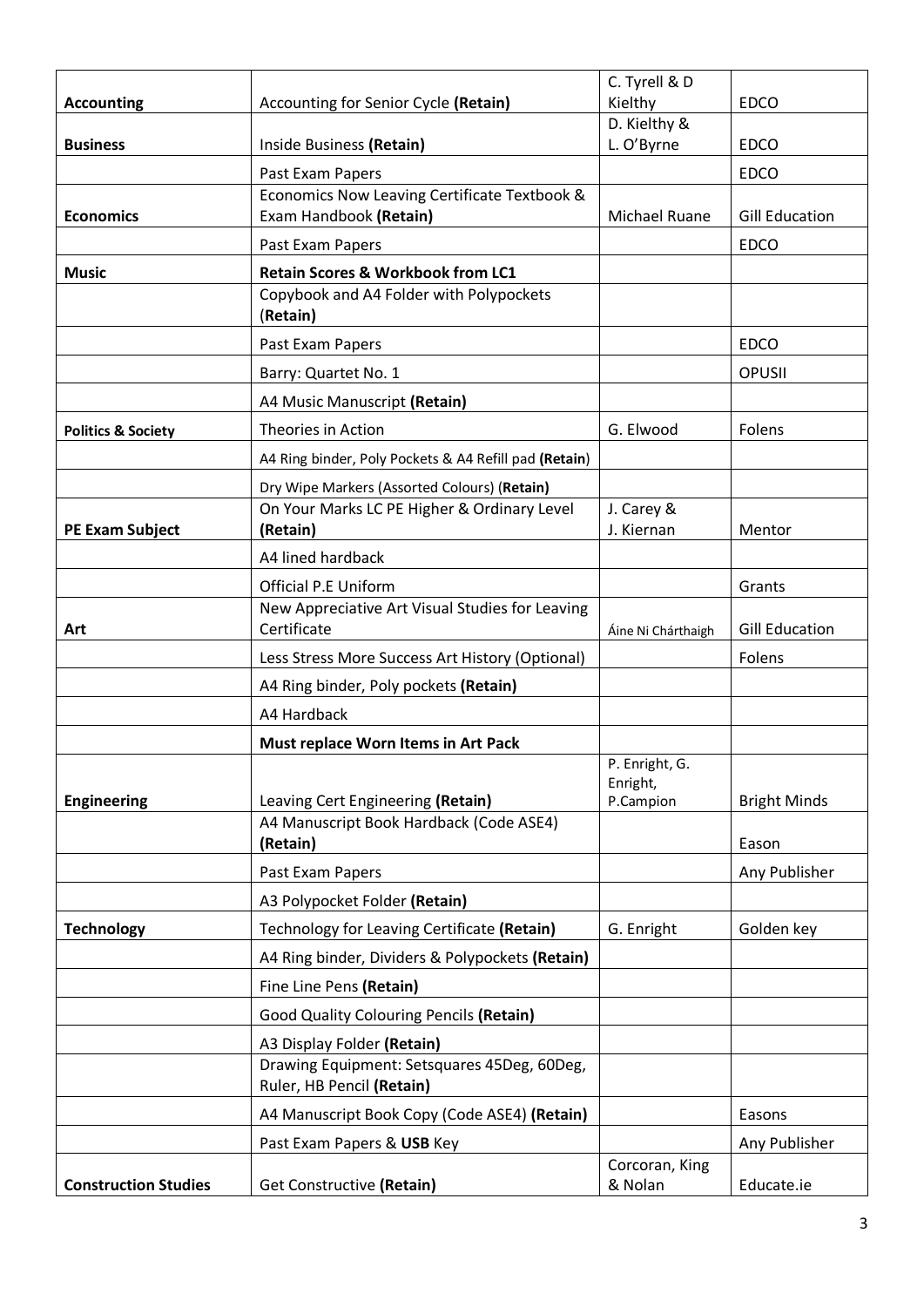| <b>Construction Studies</b><br>(Continued) | <b>Essential Construction Studies Revision Journal</b><br>(Retain)                                | S. Colgan & T.<br>Sheppard | Educate.ie            |
|--------------------------------------------|---------------------------------------------------------------------------------------------------|----------------------------|-----------------------|
|                                            | A4 Manuscript Book (code ASE4) (Retain)                                                           |                            | Easons                |
|                                            | Set of good quality colouring pencils (Retain)                                                    |                            |                       |
|                                            | A3 Display Folder (Retain)                                                                        |                            |                       |
|                                            |                                                                                                   |                            |                       |
|                                            | USB Key                                                                                           |                            |                       |
|                                            | Past Exam Papers<br>Graphics in Design and Communication 1                                        |                            | Any Publisher         |
| <b>DCG</b>                                 | (Retain)                                                                                          | D. Anderson                | <b>Gill Education</b> |
|                                            | A2 Drawing Board (Retain)                                                                         |                            |                       |
|                                            | A2 T Square (Retain)                                                                              |                            |                       |
|                                            | Drawing Kit & Adjustable Set Square (Retain)                                                      |                            |                       |
|                                            | Tube for Drawings (Retain)                                                                        |                            |                       |
|                                            | A3 Document Folder (Retain)                                                                       |                            |                       |
|                                            | Colouring Pencils (Retain) & USB Key                                                              |                            |                       |
|                                            | Past Exam Papers                                                                                  |                            | Any Publisher         |
|                                            |                                                                                                   | L. Gillick & L.            |                       |
| Home Ec.                                   | Complete Home Economics 2 <sup>nd</sup> Edition (Retain)                                          | Healy                      | Educate.ie            |
|                                            | Complete Home Economics 2 <sup>nd</sup> Edition Exam                                              | L. Gillick & L.            |                       |
|                                            | Skillbuilder Workbook (Retain)                                                                    | Healy                      | Educate.ie            |
|                                            | Navy/Navy + White Striped Apron (Retain)                                                          |                            |                       |
|                                            | A4 Notes Copies                                                                                   |                            |                       |
|                                            | Past Exam Papers                                                                                  |                            | <b>EDCO</b>           |
| <b>LCVP</b>                                | Making it Happen (Retain)                                                                         | C. McHale                  | Folens                |
|                                            | Past Exam Papers (Retain)                                                                         |                            | <b>EDCO</b>           |
|                                            | A4 Ring binder, Subject Dividers & Poly pockets<br>(Retain) A4 Writing Paper & USB Stick (Retain) |                            |                       |
|                                            | <b>Computer Science for Leaving Certificate</b>                                                   | Brett, Becker &            |                       |
| <b>Computer Science</b>                    | (Retain)                                                                                          | Quille                     | Golden Key            |
|                                            |                                                                                                   |                            |                       |
|                                            | <b>Languages</b>                                                                                  |                            |                       |
|                                            |                                                                                                   | J. Dobbyn &                |                       |
| <b>French HL</b>                           | Montages Toujours (Retain)                                                                        | D. Farrell                 | <b>Gill Education</b> |
|                                            | Ecoutez Bien 2, Listening Book (Retain)                                                           | J. Dunne                   | Folens                |
|                                            | Bien Dit Oral Book 3rd Edition (Retain)                                                           | S. McDermott               | <b>EDCO</b>           |
|                                            | Clé à la Grammaire (French Grammar and                                                            |                            |                       |
|                                            | Practice book) (Retain)                                                                           | Declan Webb<br>Chambers    | Educate.ie            |
|                                            | French Dictionary (Retain)                                                                        | Harrap / Collins           |                       |
|                                            | A4 Hardback & Copies & USB (Retain)                                                               |                            |                       |
|                                            | Past Exam Papers                                                                                  |                            | <b>EDCO</b>           |
|                                            | A4 Hardback copy & 1 Copybook                                                                     |                            |                       |
| <b>French OL</b>                           | Ecoutez Bien 2 (Retain)                                                                           | J. Dunne                   | Folens                |
|                                            | Bien Dit 2 <sup>nd</sup> Edition Oral Book (Retain)                                               | S. McDermott               | <b>EDCO</b>           |